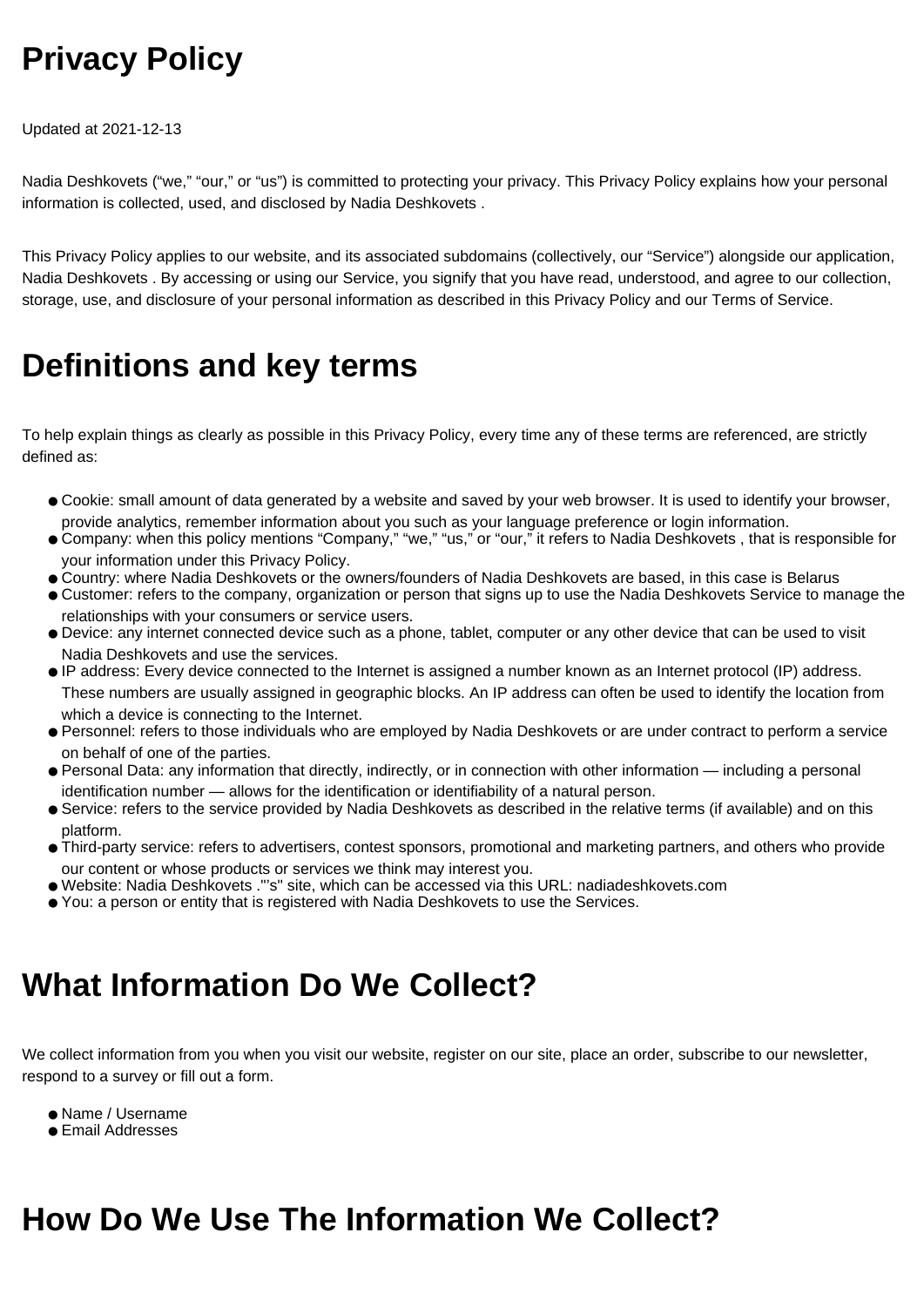Any of the information we collect from you may be used in one of the following ways:

- To personalize your experience (your information helps us to better respond to your individual needs)
- To improve our website (we continually strive to improve our website offerings based on the information and feedback we receive from you)
- To improve customer service (your information helps us to more effectively respond to your customer service requests and support needs)
- To process transactions
- To administer a contest, promotion, survey or other site feature
- To send periodic emails

## **When does Nadia Deshkovets use end user information from third parties?**

Nadia Deshkovets will collect End User Data necessary to provide the Nadia Deshkovets services to our customers.

End users may voluntarily provide us with information they have made available on social media websites. If you provide us with any such information, we may collect publicly available information from the social media websites you have indicated. You can control how much of your information social media websites make public by visiting these websites and changing your privacy settings.

## **When does Nadia Deshkovets use customer information from third parties?**

We receive some information from the third parties when you contact us. For example, when you submit your email address to us to show interest in becoming a Nadia Deshkovets customer, we receive information from a third party that provides automated fraud detection services to Nadia Deshkovets . We also occasionally collect information that is made publicly available on social media websites. You can control how much of your information social media websites make public by visiting these websites and changing your privacy settings.

# **Do we share the information we collect with third parties?**

We may share the information that we collect, both personal and non-personal, with third parties such as advertisers, contest sponsors, promotional and marketing partners, and others who provide our content or whose products or services we think may interest you. We may also share it with our current and future affiliated companies and business partners, and if we are involved in a merger, asset sale or other business reorganization, we may also share or transfer your personal and non-personal information to our successors-in-interest.

We may engage trusted third party service providers to perform functions and provide services to us, such as hosting and maintaining our servers and the website, database storage and management, e-mail management, storage marketing, credit card processing, customer service and fulfilling orders for products and services you may purchase through the website. We will likely share your personal information, and possibly some non-personal information, with these third parties to enable them to perform these services for us and for you.

We may share portions of our log file data, including IP addresses, for analytics purposes with third parties such as web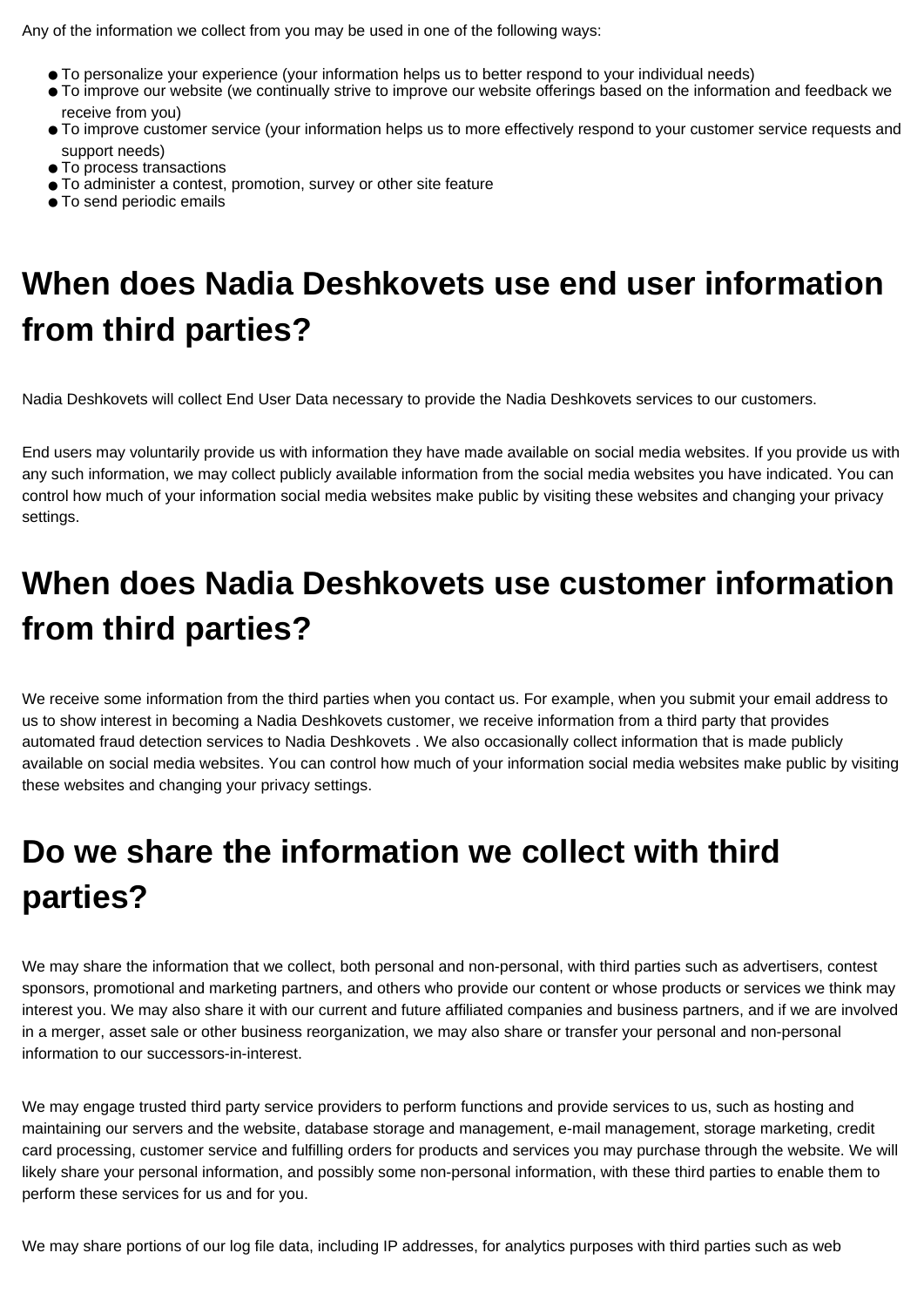analytics partners, application developers, and ad networks. If your IP address is shared, it may be used to estimate general location and other technographics such as connection speed, whether you have visited the website in a shared location, and type of the device used to visit the website. They may aggregate information about our advertising and what you see on the website and then provide auditing, research and reporting for us and our advertisers. We may also disclose personal and non-personal information about you to government or law enforcement officials or private parties as we, in our sole discretion, believe necessary or appropriate in order to respond to claims, legal process (including subpoenas), to protect our rights and interests or those of a third party, the safety of the public or any person, to prevent or stop any illegal, unethical, or legally actionable activity, or to otherwise comply with applicable court orders, laws, rules and regulations.

# **Where and when is information collected from customers and end users?**

Nadia Deshkovets will collect personal information that you submit to us. We may also receive personal information about you from third parties as described above.

#### **How Do We Use Your Email Address?**

By submitting your email address on this website, you agree to receive emails from us. You can cancel your participation in any of these email lists at any time by clicking on the opt-out link or other unsubscribe option that is included in the respective email. We only send emails to people who have authorized us to contact them, either directly, or through a third party. We do not send unsolicited commercial emails, because we hate spam as much as you do. By submitting your email address, you also agree to allow us to use your email address for customer audience targeting on sites like Facebook, where we display custom advertising to specific people who have opted-in to receive communications from us. Email addresses submitted only through the order processing page will be used for the sole purpose of sending you information and updates pertaining to your order. If, however, you have provided the same email to us through another method, we may use it for any of the purposes stated in this Policy. Note: If at any time you would like to unsubscribe from receiving future emails, we include detailed unsubscribe instructions at the bottom of each email.

### **How Long Do We Keep Your Information?**

We keep your information only so long as we need it to provide Nadia Deshkovets to you and fulfill the purposes described in this policy. This is also the case for anyone that we share your information with and who carries out services on our behalf. When we no longer need to use your information and there is no need for us to keep it to comply with our legal or regulatory obligations, we'll either remove it from our systems or depersonalize it so that we can't identify you.

### **How Do We Protect Your Information?**

We implement a variety of security measures to maintain the safety of your personal information when you place an order or enter, submit, or access your personal information. We offer the use of a secure server. All supplied sensitive/credit information is transmitted via Secure Socket Layer (SSL) technology and then encrypted into our Payment gateway providers database only to be accessible by those authorized with special access rights to such systems, and are required to keep the information confidential. After a transaction, your private information (credit cards, social security numbers, financials, etc.) is never kept on file. We cannot, however, ensure or warrant the absolute security of any information you transmit to Nadia Deshkovets or guarantee that your information on the Service may not be accessed, disclosed, altered, or destroyed by a breach of any of our physical, technical, or managerial safeguards.

### **Could my information be transferred to other countries?**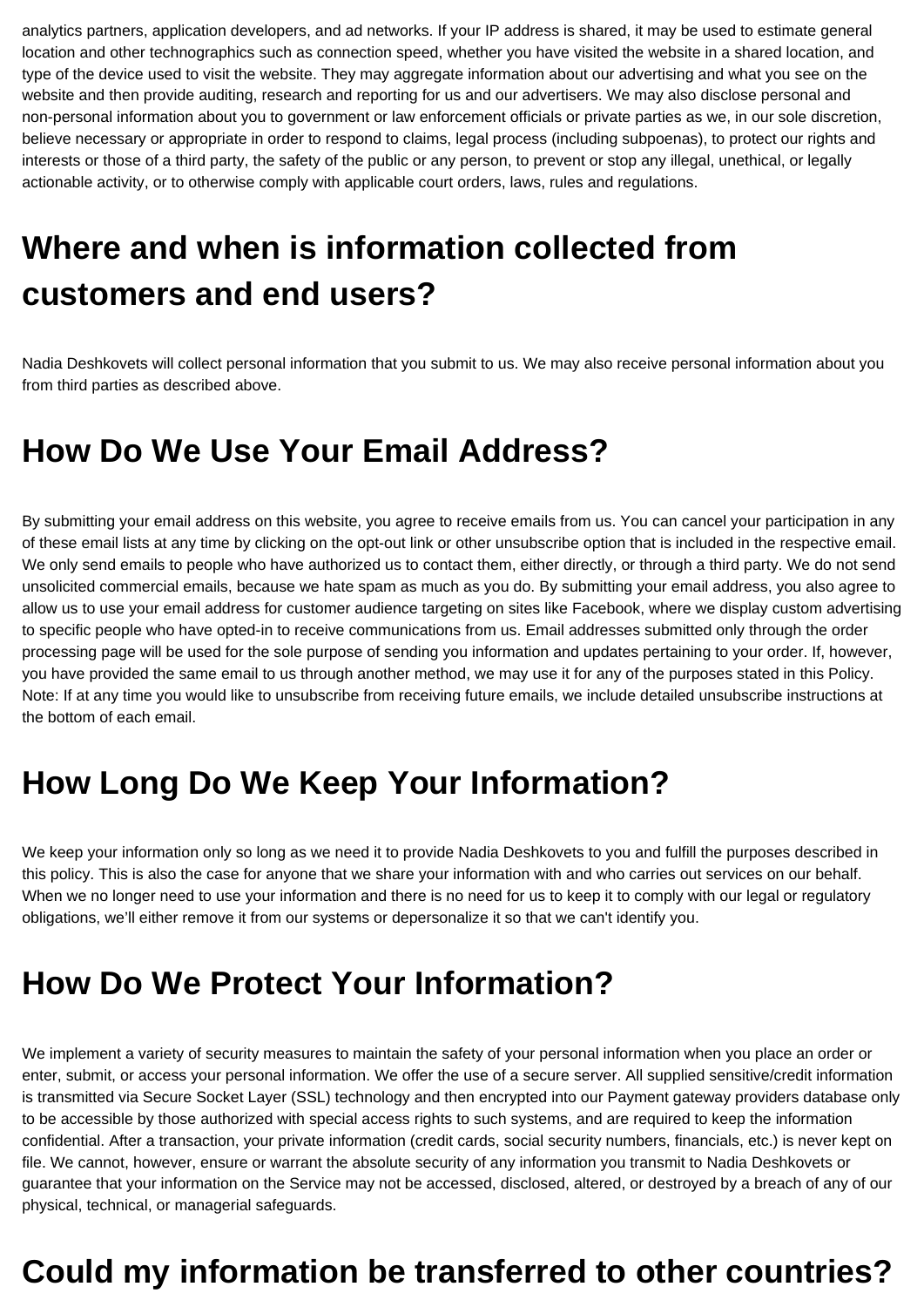Nadia Deshkovets is incorporated in Belarus. Information collected via our website, through direct interactions with you, or from use of our help services may be transferred from time to time to our offices or personnel, or to third parties, located throughout the world, and may be viewed and hosted anywhere in the world, including countries that may not have laws of general applicability regulating the use and transfer of such data. To the fullest extent allowed by applicable law, by using any of the above, you voluntarily consent to the trans-border transfer and hosting of such information.

# **Is the information collected through the Nadia Deshkovets Service secure?**

We take precautions to protect the security of your information. We have physical, electronic, and managerial procedures to help safeguard, prevent unauthorized access, maintain data security, and correctly use your information. However, neither people nor security systems are foolproof, including encryption systems. In addition, people can commit intentional crimes, make mistakes or fail to follow policies. Therefore, while we use reasonable efforts to protect your personal information, we cannot guarantee its absolute security. If applicable law imposes any non-disclaimable duty to protect your personal information, you agree that intentional misconduct will be the standards used to measure our compliance with that duty.

### **Can I update or correct my information?**

The rights you have to request updates or corrections to the information Nadia Deshkovets collects depend on your relationship with Nadia Deshkovets . Personnel may update or correct their information as detailed in our internal company employment policies.

Customers have the right to request the restriction of certain uses and disclosures of personally identifiable information as follows. You can contact us in order to (1) update or correct your personally identifiable information, (2) change your preferences with respect to communications and other information you receive from us, or (3) delete the personally identifiable information maintained about you on our systems (subject to the following paragraph), by cancelling your account. Such updates, corrections, changes and deletions will have no effect on other information that we maintain, or information that we have provided to third parties in accordance with this Privacy Policy prior to such update, correction, change or deletion. To protect your privacy and security, we may take reasonable steps (such as requesting a unique password) to verify your identity before granting you profile access or making corrections. You are responsible for maintaining the secrecy of your unique password and account information at all times.

You should be aware that it is not technologically possible to remove each and every record of the information you have provided to us from our system. The need to back up our systems to protect information from inadvertent loss means that a copy of your information may exist in a non-erasable form that will be difficult or impossible for us to locate. Promptly after receiving your request, all personal information stored in databases we actively use, and other readily searchable media will be updated, corrected, changed or deleted, as appropriate, as soon as and to the extent reasonably and technically practicable.

If you are an end user and wish to update, delete, or receive any information we have about you, you may do so by contacting the organization of which you are a customer.

### **Sale of Business**

We reserve the right to transfer information to a third party in the event of a sale, merger or other transfer of all or substantially all of the assets of Nadia Deshkovets or any of its Corporate Affiliates (as defined herein), or that portion of Nadia Deshkovets or any of its Corporate Affiliates to which the Service relates, or in the event that we discontinue our business or file a petition or have filed against us a petition in bankruptcy, reorganization or similar proceeding, provided that the third party agrees to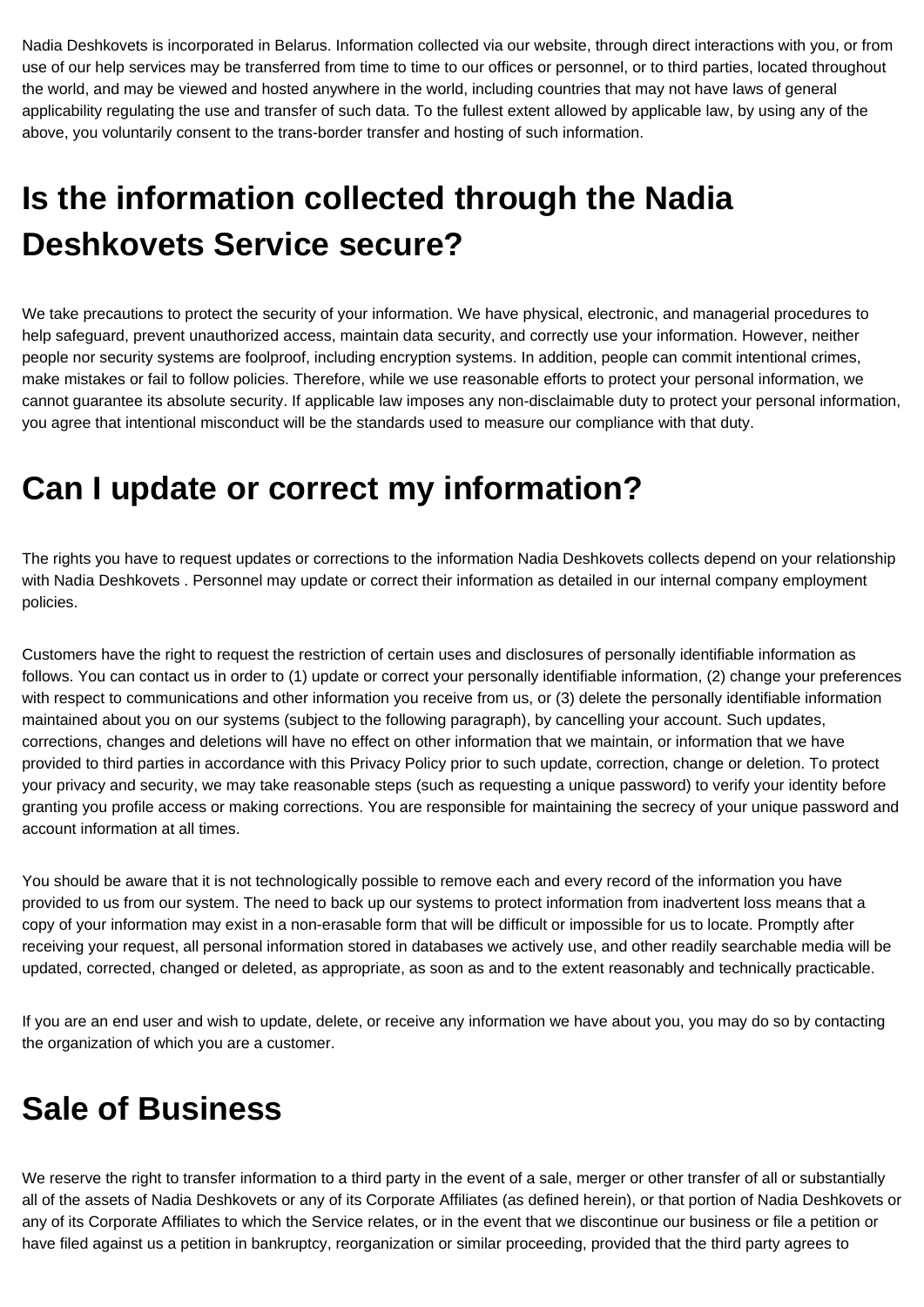adhere to the terms of this Privacy Policy.

#### **Affiliates**

We may disclose information (including personal information) about you to our Corporate Affiliates. For purposes of this Privacy Policy, "Corporate Affiliate" means any person or entity which directly or indirectly controls, is controlled by or is under common control with Nadia Deshkovets , whether by ownership or otherwise. Any information relating to you that we provide to our Corporate Affiliates will be treated by those Corporate Affiliates in accordance with the terms of this Privacy Policy.

## **Governing Law**

This Privacy Policy is governed by the laws of Belarus without regard to its conflict of laws provision. You consent to the exclusive jurisdiction of the courts in connection with any action or dispute arising between the parties under or in connection with this Privacy Policy except for those individuals who may have rights to make claims under Privacy Shield, or the Swiss-US framework.

The laws of Belarus, excluding its conflicts of law rules, shall govern this Agreement and your use of the website. Your use of the website may also be subject to other local, state, national, or international laws.

By using Nadia Deshkovets or contacting us directly, you signify your acceptance of this Privacy Policy. If you do not agree to this Privacy Policy, you should not engage with our website, or use our services. Continued use of the website, direct engagement with us, or following the posting of changes to this Privacy Policy that do not significantly affect the use or disclosure of your personal information will mean that you accept those changes.

## **Your Consent**

We've updated our Privacy Policy to provide you with complete transparency into what is being set when you visit our site and how it's being used. By using our website, registering an account, or making a purchase, you hereby consent to our Privacy Policy and agree to its terms.

### **Links to Other Websites**

This Privacy Policy applies only to the Services. The Services may contain links to other websites not operated or controlled by Nadia Deshkovets . We are not responsible for the content, accuracy or opinions expressed in such websites, and such websites are not investigated, monitored or checked for accuracy or completeness by us. Please remember that when you use a link to go from the Services to another website, our Privacy Policy is no longer in effect. Your browsing and interaction on any other website, including those that have a link on our platform, is subject to that website's own rules and policies. Such third parties may use their own cookies or other methods to collect information about you.

## **Cookies**

Nadia Deshkovets uses "Cookies" to identify the areas of our website that you have visited. A Cookie is a small piece of data stored on your computer or mobile device by your web browser. We use Cookies to enhance the performance and functionality of our website but are non-essential to their use. However, without these cookies, certain functionality like videos may become unavailable or you would be required to enter your login details every time you visit the website as we would not be able to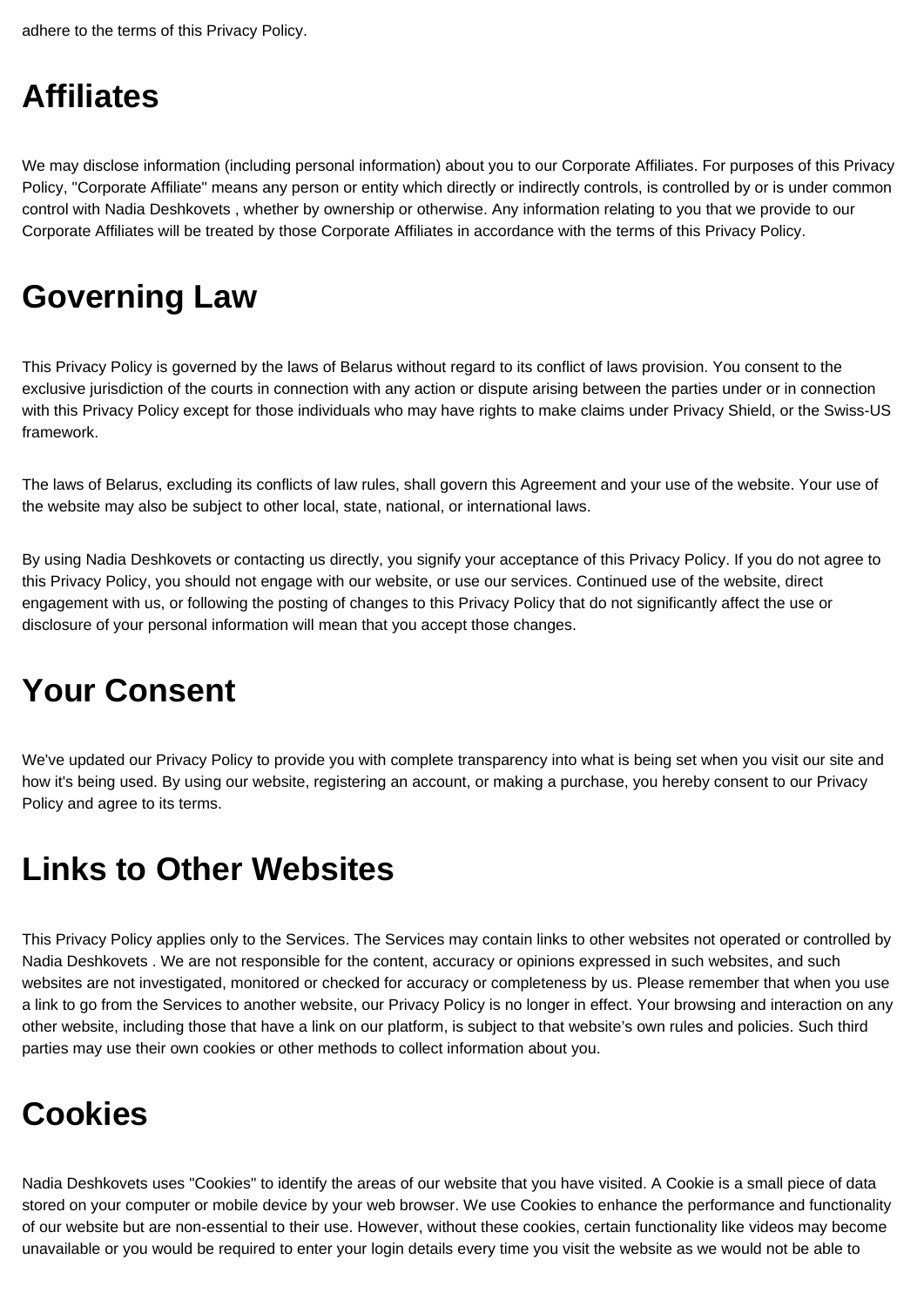remember that you had logged in previously. Most web browsers can be set to disable the use of Cookies. However, if you disable Cookies, you may not be able to access functionality on our website correctly or at all. We never place Personally Identifiable Information in Cookies.

#### **Blocking and disabling cookies and similar technologies**

Wherever you're located you may also set your browser to block cookies and similar technologies, but this action may block our essential cookies and prevent our website from functioning properly, and you may not be able to fully utilize all of its features and services. You should also be aware that you may also lose some saved information (e.g. saved login details, site preferences) if you block cookies on your browser. Different browsers make different controls available to you. Disabling a cookie or category of cookie does not delete the cookie from your browser, you will need to do this yourself from within your browser, you should visit your browser's help menu for more information.

### **Kids' Privacy**

We do not address anyone under the age of 13. We do not knowingly collect personally identifiable information from anyone under the age of 13. If You are a parent or guardian and You are aware that Your child has provided Us with Personal Data, please contact Us. If We become aware that We have collected Personal Data from anyone under the age of 13 without verification of parental consent, We take steps to remove that information from Our servers.

#### **Changes To Our Privacy Policy**

We may change our Service and policies, and we may need to make changes to this Privacy Policy so that they accurately reflect our Service and policies. Unless otherwise required by law, we will notify you (for example, through our Service) before we make changes to this Privacy Policy and give you an opportunity to review them before they go into effect. Then, if you continue to use the Service, you will be bound by the updated Privacy Policy. If you do not want to agree to this or any updated Privacy Policy, you can delete your account.

### **Third-Party Services**

We may display, include or make available third-party content (including data, information, applications and other products services) or provide links to third-party websites or services ("Third- Party Services").

You acknowledge and agree that Nadia Deshkovets shall not be responsible for any Third-Party Services, including their accuracy, completeness, timeliness, validity, copyright compliance, legality, decency, quality or any other aspect thereof. Nadia Deshkovets does not assume and shall not have any liability or responsibility to you or any other person or entity for any Third-Party Services.

Third-Party Services and links thereto are provided solely as a convenience to you and you access and use them entirely at your own risk and subject to such third parties' terms and conditions.

#### **Facebook Pixel**

Facebook pixel is an analytics tool that allows you to measure the effectiveness of your advertising by understanding the actions people take on your website. You can use the pixel to: Make sure your ads are shown to the right people. Facebook pixel may